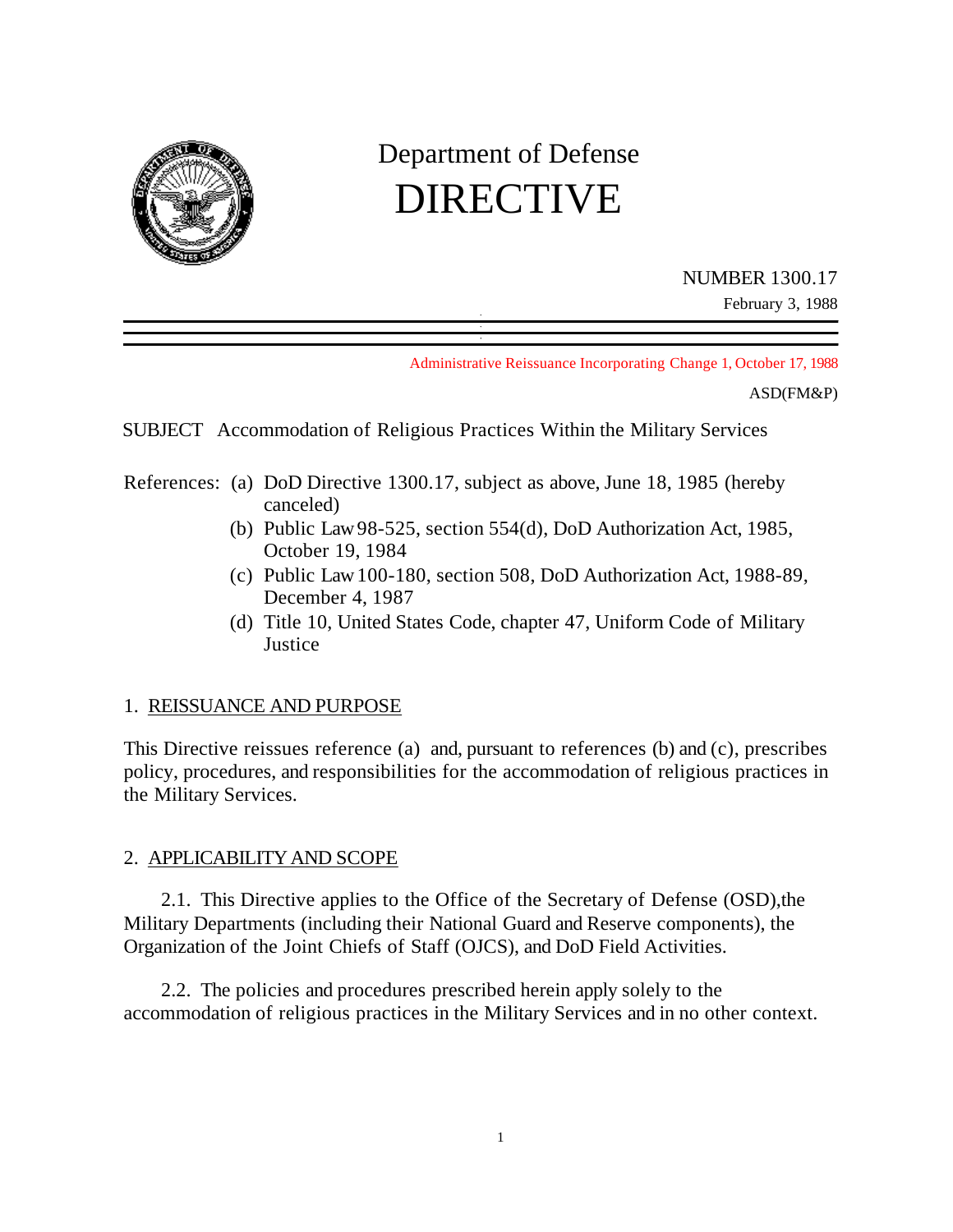## 3. POLICY

3.1. A basic principle of our nation is free exercise of religion. The Department of Defense places a high value on the rights of members of the Armed Forces to observe the tenets of their respective religions. It is DoD policy that requests for accommodation of religious practices should be approved by commanders when accommodation will not have an adverse impact on military readiness, unit cohesion, standards, or discipline.

3.2. The following goals are to be used by the Military Departments in the development of guidance on the exercise of command discretion concerning the accommodation of religious practices. Nothing in these goals or in the implementing rules of the Military Departments (except when expressly provided therein) shall be interpreted as requiring a specific form of accommodation in individual circumstances.

3.2.1. Worship services, holy days, and Sabbath observances should be accommodated, except when precluded by military necessity.

3.2.2. The Military Departments should include religious belief as one factor for consideration when granting separate rations, and permit commanders to authorize individuals to provide their own supplemental food rations in a field or "at sea" environment to accommodate their religious beliefs.

3.2.3. The Military Departments should consider religious beliefs as a factor for waiver of immunizations, subject to medical risks to the unit and military requirements, such as alert status and deployment potential.

3.2.4. The Military Departments should include relevant materials on religious traditions, practices, and policies in the curricula for command, judge advocate, chaplain, and similar courses and orientations.

3.2.5. The Military Departments should develop a statement advising of DoD policy on individual religious practices and military requirements to applicants for commissioning, enlistment, and reenlistment.

3.2.6. Religious items or articles not visible or otherwise apparent may be worn with the uniform, provided they shall not interfere with the performance of the member's military duties, as discussed in subparagraph 3.2.7.5., below, or interfere with the proper wearing of any authorized article of the uniform.

3.2.7. Under Public Law 100-180, section 508 (reference (c)), members of the Armed Forces may wear visible items of religious apparel while in uniform, except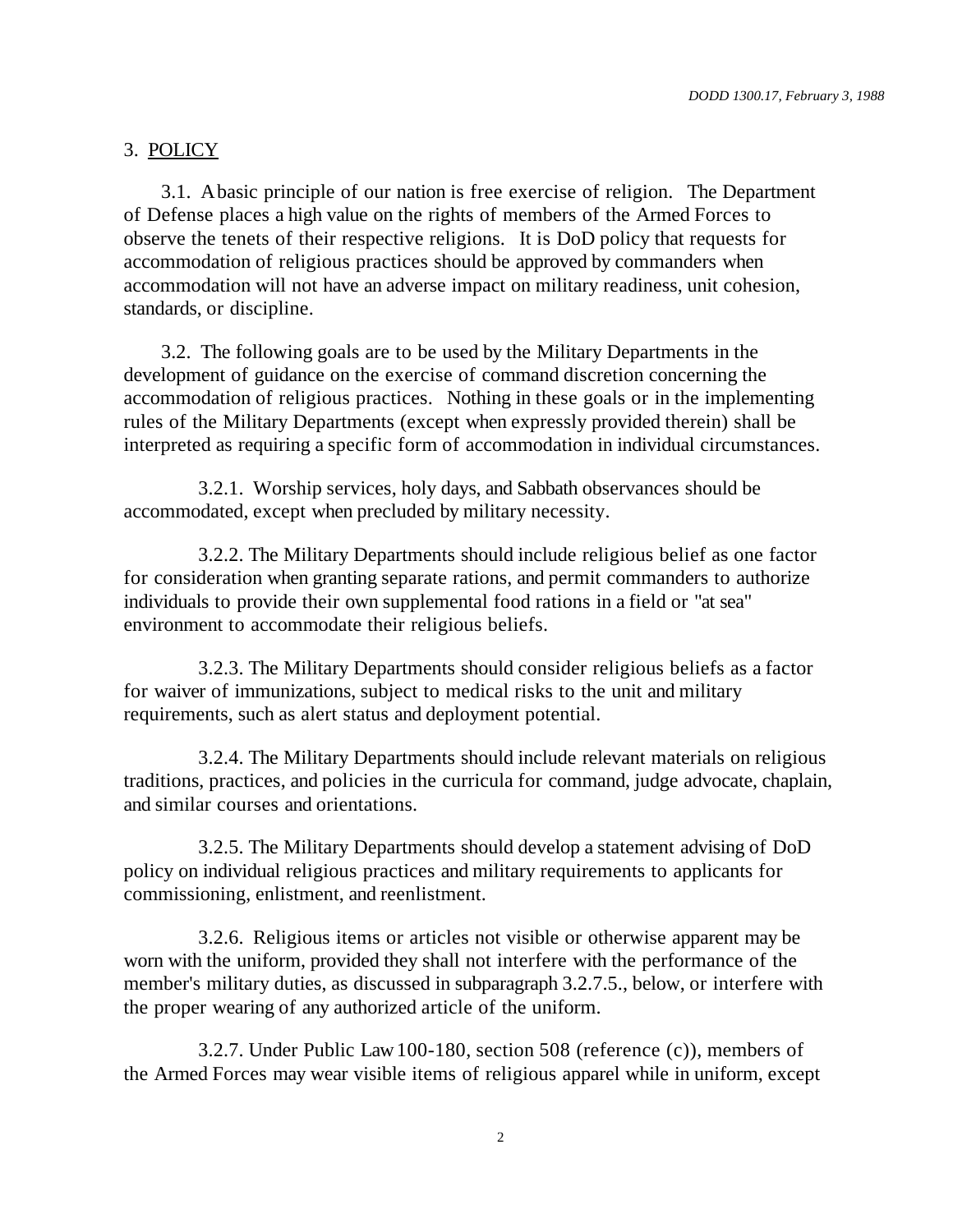under circumstances in which an item is not neat and conservative or its wearing shall interfere with the performance of the member's military duties.

3.2.7.1. Under this Directive, "religious apparel" is defined as articles of clothing worn as part of the doctrinal or traditional observance of the religious faith practiced by the member. Hair and grooming practices required or observed by religious groups are not included within the meaning of religious apparel. Jewelry bearing religious inscriptions or otherwise indicating religious affiliation or belief is subject to existing Service uniform regulations just as jewelry that is not of a religious nature.

3.2.7.2. In the context of the wearing of a military uniform, "neat and conservative" items of religious apparel are those that:

3.2.7.2.1. Are discreet, tidy, and not dissonant or showy in style, size, design, brightness, or color.

3.2.7.2.2. Do not replace or interfere with the proper wearing of any authorized article of the uniform.

3.2.7.2.3. Are not temporarily or permanently affixed or appended to any authorized article of the uniform.

3.2.7.3. The standards in subparagraph 3.2.7.2., above, are intended to serve as a basis for determining a member's entitlement under Public Law 100-80, section 508 (reference (c)), to wear religious apparel with the uniform. For example, unless prohibited by subparagraph 3.2.7.6., below, a Jewish yarmulke may be worn with the uniform whenever a military cap, hat, or other headgear is not prescribed. A yarmulke may also be worn underneath military headgear as long as it does not interfere with the proper wearing, functioning, or appearance of the prescribed headgear.

3.2.7.4. Exceptions to the standards in subparagraph 3.2.7.2., above, and other special accommodations for members of particular religious groups may be granted by the Military Departments under section 4., below.

3.2.7.5. Whether an item of religious apparel interferes with the performance of the member's military duties depends on the characteristics of the item, the circumstances of its intended wear, and the particular nature of the member's duties. Factors in determining if an item of religious apparel interferes with military duties include, but are not limited to, whether the item may :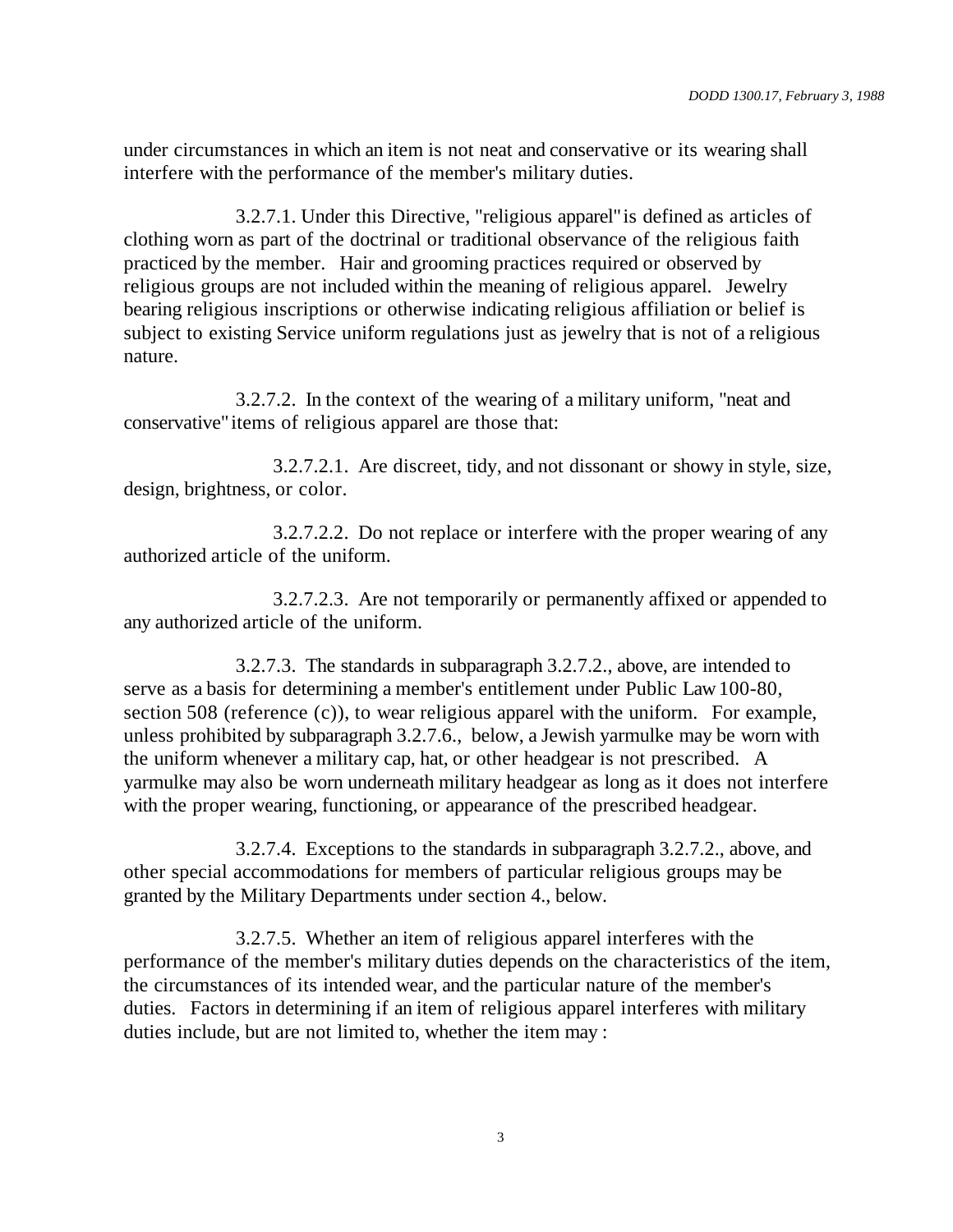3.2.7.5.1. Impair the safe and effective operation of weapons, military equipment, or machinery.

3.2.7.5.2. Pose a health or safety hazard to the wearer or others .

3.2.7.5.3. Interfere with the wearing or proper functioning of special or protective clothing or equipment (e.g., helmets, flack jackets, flight suits, camouflaged uniforms, gas masks, wet suits, and crash and rescue equipment).

3.2.7.5.4. Otherwise impair the accomplishment of the military

3.2.7.6. A complete prohibition on the wearing of any visible items of religious apparel may be appropriate under unique circumstances in which the member's duties, the military mission, or the maintenance of discipline require absolute uniformity. For example, members may be prohibited from wearing visible religious apparel while wearing historical or ceremonial uniforms; participating in review formations, parades, honor or color guards, and similar ceremonial details and *functions.*

3.2.7.7. *The* authority to approve the wearing of an item of religious apparel with the uniform, under the guidelines of this paragraph, shall be exercised at the command level specified by each Military Department. Denials of requests to wear religious apparel shall be subject to review at the Service Headquarters level. Final review shall occur within 30 days following the date of initial denial for cases arising in the United States, and within 60 days for all other cases. Exceptions to these deadlines shall be limited to exigent circumstances, such as extended deployment. Service members shall be obliged to comply with orders prohibiting the wearing of questionable items of religious apparel pending review of such orders under regulations issued by the Secretaries of the Military Departments.

3.2.8. Notwithstanding paragraphs 3.2.6. and 3.2.7., above, chaplains may wear any required religious apparel or accouterments with the uniform while conducting worship services and during the performance of rites and rituals distinct to their faith groups.

#### 4. PROCEDURES

mission.

4.1. Under rules prescribed by the Secretary of the Military Department concerned, military commanders should consider the following factors along with any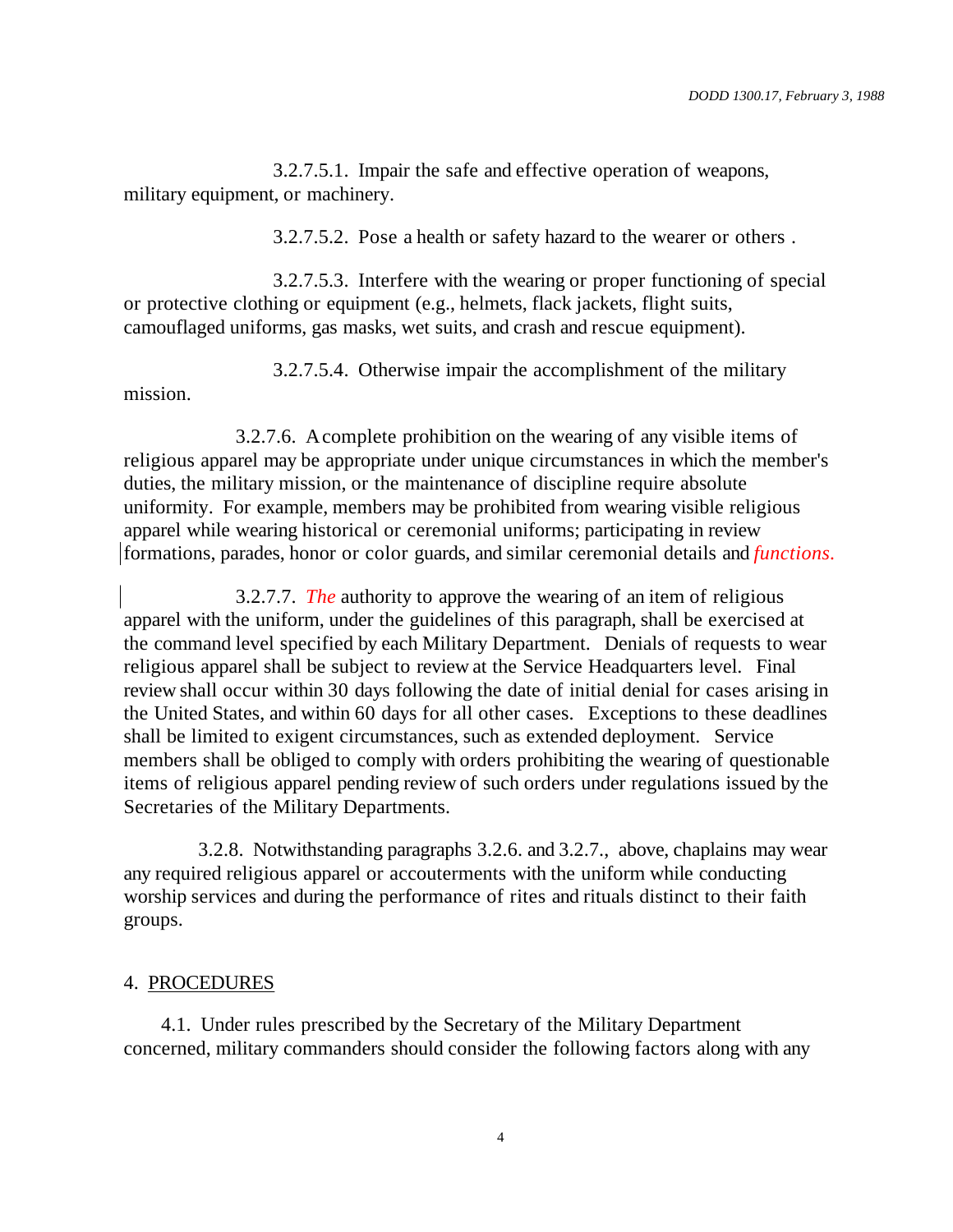other factors deemed appropriate in determining whether to grant a request for accommodation of religious practices addressed in section 3., above:

4.1.1. The importance of military requirements in terms of individual and unit readiness, health and safety, discipline, morale, and cohesion.

4.1.2. The religious importance of the accommodation to the requester.

4.1.3. The cumulative impact of repeated accommodations of a similar nature.

4.1.4. Alternative means available to meet the requested accommodation.

4.1.5. Previous treatment of the same or similar requests, including treatment of similar requests made for other than religious reasons.

4.2. The factors in subsection 4.1., above, are intended to promote standard procedure for resolving difficult questions involving accommodation of religious practices. In view of the different mission requirements of each command, individual consideration of specific requests for accommodation is necessary. With the exception of requests involving the wearing of visible items of religious apparel with the uniform, denials of which must be reviewed at the Service Headquarters level, the appropriate level of command for resolution of these issues shall be determined by each of the Military Departments, based on its particular requirements and circumstances.

4.3. When requests for accommodation are not in the best interest of the unit and continued tension between the unit's requirements and the individual's religious beliefs is apparent, administrative actions should be considered. These actions may include, but are not limited to, assignment, reassignment, reclassification, or separation. Nothing in this Directive precludes action under the Uniform Code of Military Justice (reference (d)) in appropriate circumstances.

#### 5. RESPONSIBILITIES

5.1. The Assistant Secretary of Defense (Force Management and Personnel) shall be responsible for the administration of this Directive and may modify or supplement this Directive, as appropriate.

5.2. The Secretaries of the Military Departments shall be responsible for issuance of appropriate implementing documents and administration of the rules thereunder within their respective Departments.